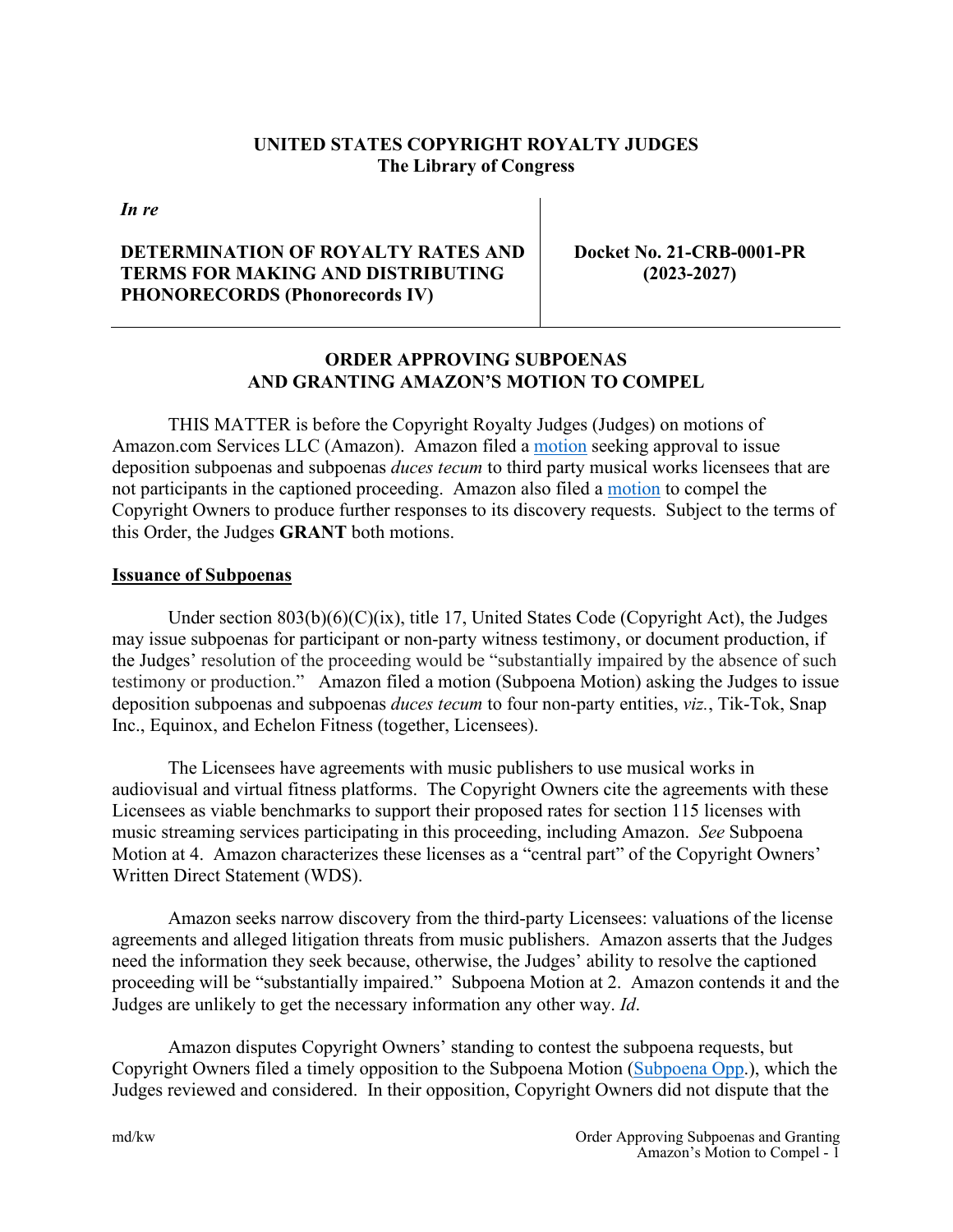audiovisual licenses are directly related to their WDS. Copyright Owners objected to issuance of the subpoenas because of alleged bad faith on the part of Amazon. Subpoena Opp. at 3. Copyright Owners contend that (1) Amazon approached the licensees without notice to Copyright Owners, Subpoena Opp. at 1; (2) made unnecessary inquiry because Copyright Owners had already agreed to produce the documents Amazon seeks with these subpoenas, Subpoena Opp. at 2; (3) violated the Protective Order governing this proceeding, Subpoena Opp.at 2; and (4) had no purpose in seeking these license agreements directly from the third parties other than to "compromise[e Copyright Owners'] relationships" with the Licensees. Subpoena Opp. at 3.

 Copyright Owners' claims that Amazon's contact with non-parties preliminary to a subpoena *duces tecum* is a violation of the Protective Order in this proceeding is not wellfounded. The Protective Order limits disclosure of restricted information from potential business rivals and the public. The Protective Order also limits use of any restricted material for any purpose other than the requirements of this proceeding. Nothing in the language Copyright Owners cited would prohibit Amazon or any other party from seeking a fuller record by inquiring of non-participants whose contracts have been put at issue in the proceeding. Amazon could have signaled to Copyright Owners its intent to find the documents it was unsuccessful in receiving through participant discovery, but such signaling was not necessary. But Amazon properly sought subpoenas on motion, affording Copyright Owners an opportunity for response, in order to actually obtain those documents. The producing parties are not prohibited from redacting the documents they produce to the extent they believe necessary to protect their own proprietary or confidential business information.

 Copyright Owners also assert that, if the deposition subpoenas are issued, any resulting depositions should be counted in, or prohibited by, deposition limits in the statute. Subpoena Opp. at 4, n.5.

 The Judges need not determine Copyright Owners' standing to oppose the Subpoena Motion, as they find, for all the reasons articulated by Amazon, good cause to authorize issuance of the subpoenas. The Judges also reject Copyright Owners' request that the Judges count these non-party depositions toward the statutory deposition limit. That limit is contained in *subsection (vii)* of 803(b)(6)(C). The Judges' authority to approve deposition subpoenas though is set forth in *subsection (ix)* of this statutory section. Moreover, the Judges grant subpoenas under subsection (ix) because they believe the requested testimony will avoid *their* substantial impairment in resolving the proceeding, not merely because the moving party would like to take the requested depositions in furtherance of its own case.

#### **Discovery Motion**

 Amazon's Motion to Compel (Discovery Mot.) concerns the same audiovisual licensing agreements at issue in the Subpoena Motion and the same information. In particular, Amazon seeks information relating to Copyright Owners' pre-contract valuations of the licensing agreements and information regarding alleged litigation threats preceding execution of the licensing agreements. Discovery Mot. at 6.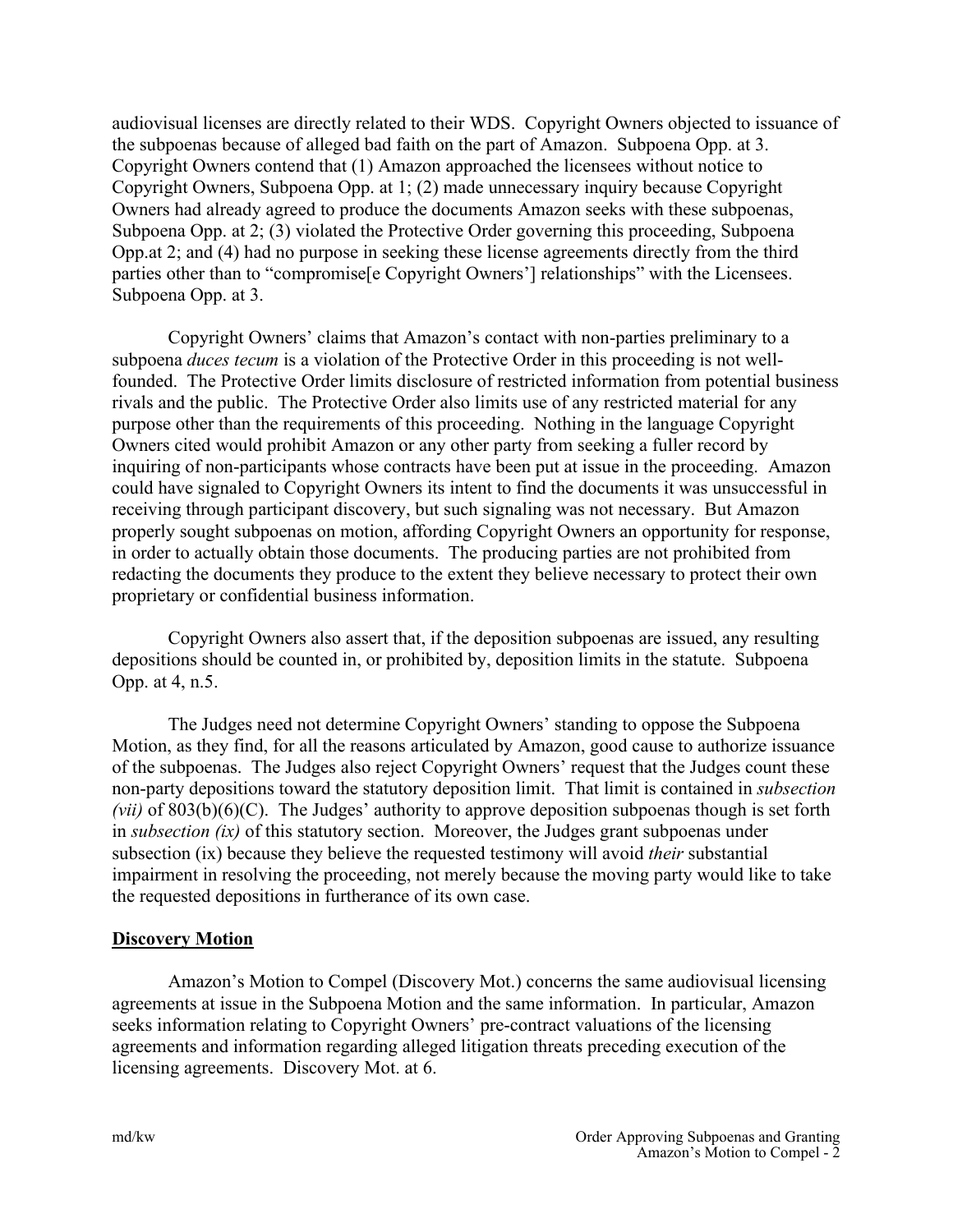In the Discovery Motion, Amazon sounds a familiar refrain: Copyright Owners agreed to produce information, but have failed to produce enough to make their responses credible.<sup>1</sup> Discovery Mot. at 3-4. Copyright Owners respond with their own refrain, *i.e.,* that they have conducted "reasonable and proportional" searches and have produced many documents. Copyright Owners' Opposition [\(Discovery Opp.](https://app.crb.gov/document/download/26394)) at 2. Copyright Owners assert that the music publishers consulted with "individuals knowledgeable about each … license." Discovery Opp. at 3. They searched the mailboxes of those responsible for negotiating the licenses. *Id*. In their searches, they sought "direct communications" and "internal communications." Opp. at 4.

 Unconvinced, Amazon seeks an order compelling further discovery along with a detailed declaration of all efforts the Copyright Owners have made to find discoverable material. Amazon Reply [\(Discovery Rep.](https://app.crb.gov/document/download/26426)) at 7. As added pressure, Amazon asks for an order compelling a manual search for discoverable materials that are not forthcoming pursuant to Copyright Owners' claimed electronic records searches. *Id.*

 The audiovisual license agreements are undeniably directly related to the Copyright Owners' WDS. Copyright Owners' assertion that they have conducted reasonable and proportional searches are belied by the fact that, in response to one request for pre-contract information, the publisher set a starting time parameter later than the date of information the Copyright Owners produced in a subsequent effort. Amazon Discovery Reply at 6. Amazon also challenges the search terms employed by the publishers. *Id.* 

Copyright Owners contend that litigation discovery should be a "cooperative and iterative process." Discovery Opp. at 2. In response to discovery motions, including the present one, Copyright Owners engage in the "yes, but" approach, alleging that they have produced more pages of responsive documents than the moving party. What matters in discovery is not the volume of the production, but the responsiveness to opposing parties' requests. Amazon has highlighted deficiencies in Copyright Owners' production, at least as of the date of the Discovery Motion. $^2$ 

To assure full availability of information that is uncontroverted to be directly related to the Copyright Owners' WDS, the Copyright Owners must produce a declaration detailing all efforts undertaken by relevant parties to comply with this Amazon discovery request. If no further information is within the possession or control of responding parties, the Copyright Owners must file an affirmative statement to that effect.

#### **Order**

 Within ten days of the date of this order, Copyright Owners shall provide to Amazon a declaration detailing the exact parameters of search efforts addressed to responding to the

<sup>&</sup>lt;sup>1</sup> Amazon has used several descriptors in this and other motions when seeking to compel further discovery from Copyright Owners. They have called Copyright Owners' claims to having made full discovery production "implausible," "inconceivable," "dubious," and "unpersuasive." Amazon asserts the Copyright Owners' efforts and their report of those efforts "strains credulity."

<sup>&</sup>lt;sup>2</sup> Given the passage of time, the Judges asked participants to review all outstanding discovery motions and to report any motions or parts thereof that might be moot by virtue or agreement of passage of time. This motion was not on the parties' joint submission.